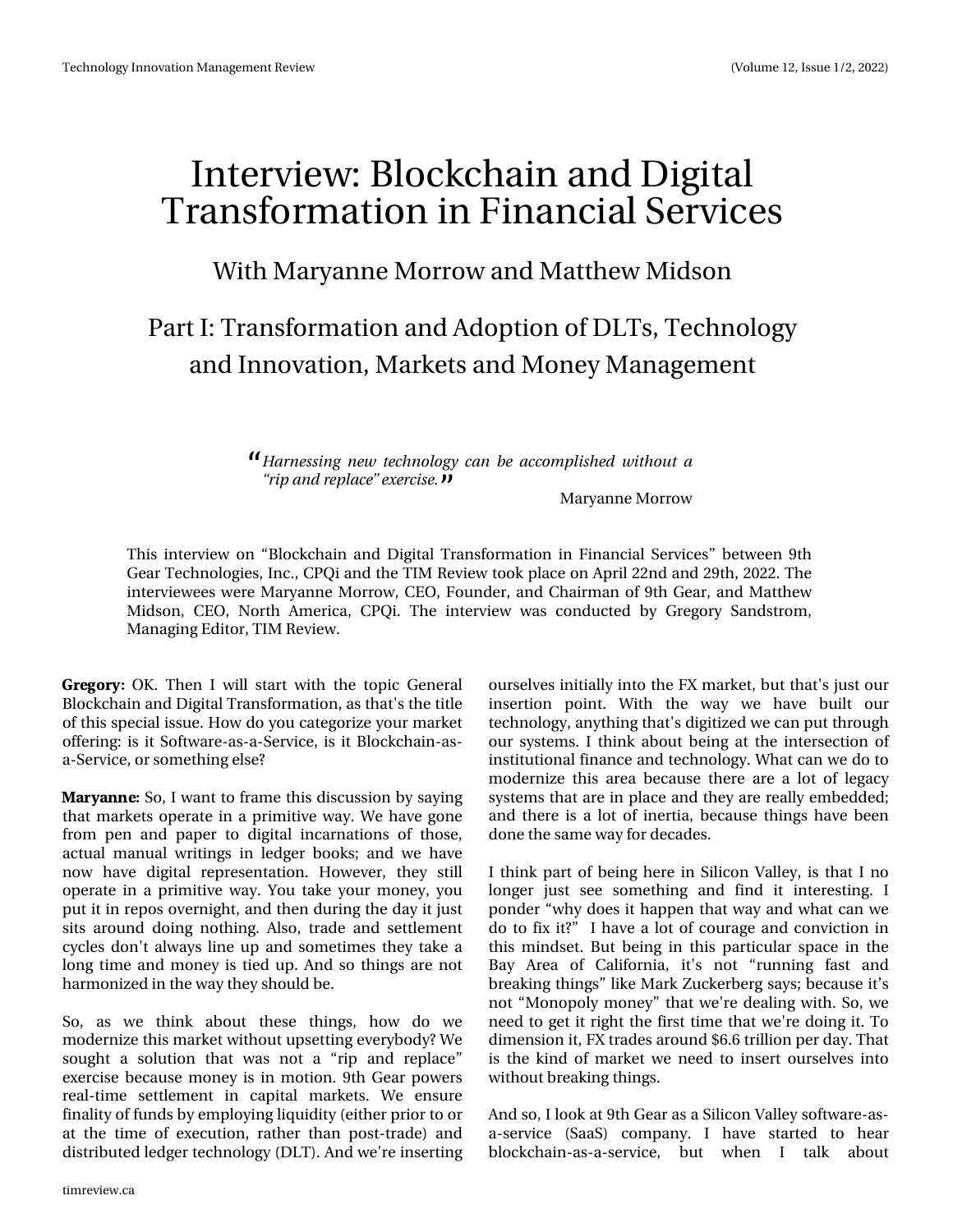eorfnfkdlg lgylgh wkh zdoov ri dodujh ilgdgfldo lqwww.wtrq/wkh|wwoodvn/"zkdwivlwBdqgriwhqfrqiodwh lwzlwk elwfriq wkdwlv vr yrodwich 1 Lkdyh vrph shrsoh wkdwyd qhyhu gig wkh hyhu wkiqn wkdwykh zloo eh woloniqj derxw griqj vrphwklqj ziwk eorfnfkdlq1 L xvxdool vd| glwwdexwhg ohgjhu whfkqrorj| +GOW, wr glvfxw fu|swrjudsklfphwkrgv1Qrerg|hyhudvnvph krz WFS2LS z r unv dqg | hwz h x vh wkh lqwhuqhwhyhu| gd| 1Gr | rx hyhuwklgn derxwkrz | rrp zrunvBQr/zh nawh{shfwlwwrfrphrq/dqgwrzrundqgLfkdwzlwk | rx rq wkh vlgh/dqg lw maww z runvuljkw1 Exw z lwk eor f nf k dig shr soh duh wikoo dnh/"z k dwi v l w BK r z gr h v l w z r unBZ kdwgr hv lwgr B

3) 03: Wudqvodwirg Ivd nh | wkhq/dgg udlvlgj shrsohw dz duhqhwB

#55 L kdyh vshqwp | dih z r unlqj lq lqwww.wtr qdo ilqdqfh1Zh olyh lq d zruog wkhvh gd|v zkhuh Lriwhq khdu wkh zrug fdochg - dwrp lf vhwochp hqw 4 Z h zdqw hyhulwklqi iurp pdnlqi d sd|phqwwr ex|lqi jrrgv dqg vhuylfhv wr kdsshq uljkwqrz 11 h1/dwdwrplf vshhg'1 Exwlq uhddw|/ li |rx jr lqw wkh ilqdqfldo vhuylfhv lqgxwu|/ dqg L wklqn wkdww rqh ri | rxu txhwlrqvkhuh/wkhqzk|lvlwwkh|duhkroglqjedfnrq z Ighvsuhdg dgrswtrg rieorfnfkdlg glywdexwhg ohgihu  $\psi$ fkqrorj | B

L wklqn wkhuhw vrph shuvrqdo rsiqirqv dqg frqwuryhuvldoylhzv Lkdyh durxqg wkh dgrswlrq rilwl Exwlq j hqhudo li | r x j r w ilqdqfldolqwwxwtr qv/wkhuh Iv www.ood.odfn.rifodulw| ryhu wkh whuplqrorj| dqg shufhlyhg Ipp dwxulw| riwkh whfkqrorj|/zklfk Ivqrw idly'wkdwwkhuh vdshufhlyhgulvn 1Z krlvirlgi wreh wkh hduo) dgrswhuBZ kdwlv wklv glvuxswlrq jrlqj wr gr wr ixqgdphqwdolqgxwwq sudfwlfhv/zklfk lvzkdw P du dqqh Iv vd Iqj 1 K r z Iv wkdwj r Iqj wr eh j r yhughg e wkhodfnrifodulwy BDowkrxjk/Lwklqnwkhuhlvdodfnri xqghuwdqglqj zlwk dq| whfkqrorj| wkdwsrsvxs wkhvh gd|v1Shrsohuxq durxqg/wkh|wdonderxwwklqjv/exw wkh | grq •wqhf hwdulo| xqghuwdqg wkh uhdolw rizkdwlw Ivdqg z kdwlwfdq gr dqg z kdwlwfdq df klhyh1Lwklqn dv <u>|rx jr wkurxjk vrph ri wkh txhwwlrqv/wkhuh•v dq</u> hqrup rxv ohyhori ehqhilwzlvk wkh w|shv riwhfkqrorj $\vert$ wkdwPduldgghlvghyhorslgi/wkdwlilrxgrg•wpryh wizdugy wkdw/wkhq | rx zloo qhyhu nhhs xs zlwk wkh Mighvhv1Zh duh lgdzruog grz/zkhuh lwwkrxogg•wwdnh  $\nu$ z r gd|v wr vhwohd vhfx ulwih v ruiruhljq h{fk dqjh + | [, sd|p hqw/zkhqzh fdqjr rqdqg vhqg hdfk rwkhu prqh|/dvLvdlgxvlqjvkhwrrkeuxvkdqdorj|1\rxfdq

jhwlwuljkwgrz/iru vxuh1Dgg |rx ngrz/wkdww zkdw whfkqrorj | lvp hdqwwrgr dvdq hqdeohu1

3) 03: Pd eh Leon sdx vh wkhuh/dv Lkdg d vhfrgg j ha hudot x hw tr a jr u | r x dv z hoo/wk dwwdnh v x v edfn wr wk h ehjlqqlqjri —eorfnfkdlq—1Dqg Lglgq•wsxwlwlq wkh olww ritxhwhrqvsuhylrxvo| vhqwwr|rx1Vr/Lop vxusulvlqj | rx d elwzlwk wklv txhwwlrq1 Gr | rx kdyh dq| jxhw derxwzkr Vdwrykl Qdndprwr Ivruzdvylgfhwklylvwkh shuvrq wkdwjrwwkheorfnfkdlq GOWedoouroolgjB

#3: #//' Lkdyh vrphlghdv/exwLdp qrwjrlqj wr vshfxodwh1Dqglwlvrqhriwkrvhwklqjvzkhuhlwgrhvq w p dwhu1 Lwlv d euloddqwlghd dqg lwzloo ixqgdp hqwdool fkdgih hyhul exvlghw rg wkh sodghw'iurp glilwdo lghqwhy wr wkh z d| wkdwzh ex| d krxvh1Dqg vr/Lfdq wr zdlwiru lwwr klwwkh Ghsduwphqwri Prwru Yhklfohv +GPY, ehfdxvh Lkdyhwr jr wkhuh qh{wprqwklqshuvrq1 Lq 5355/zk| duh zh wloo grlqj wklqjv wkh zd| wkdwzh dozd v kdyh z khq z h fdq kdyh wuxwohw wudqvdfwlrqv/ dag xowlp dwho| wkdwzloop dnh wkh zruog pruh hiilflhawB Dqg dv Grq Wdsvfrwwvd|v/zkrlv Fdqdgldq/dnh |rx Juhjru|/wklvwhfkqrorj| zloo eh pruh wudqvirupdwlyh wkdq DL/ urerwlfv dqg pdfklqh ohduqlqj1 Lw lv vr wudqvirup dwlyh1Lww pxfkeljjhuwkdqwkhLqwhuqhw1Dqg dv P dwyz dv vd|lqj/wklv whfk lv yhu| qdvfhqwuljkwqrz dqg zholuh mavwwoduwlqi wr frphxszlwk wkhqhwzrun vri z kdwfdq kdsshq1Vr/z kdwhovhlqrxuzruoglvjrlqjwr eh ixqgdp hqwdool fkdqjlqj ehfdxvh zh kdyh wklv qhz whfkqrorj|B

#### 3 ) 03: Lww d vrfldowhfkqrorj | B

#3: #//' Lwklqn z h duh maww fudwfklqj wkh vxuidfh dv wrzkdwfdqehgrqhe|xvlqjlw1Zhduhvrhduo|zhduh olnh wkh lqwhuqhw4<<71Zh duh qrwhyhq lq wkh "qwhuqhw` 5333vzlwk eorfnfkdlq | hw1Zh duh maww ofudwfklqjwkh w.uidfh.dvwrk.rzwrprghwl}hdggfrpphufldol}h.vrph riwklvwhfkqrorj|1Lop uhdoo|lqwhuhwhglqwkhqhwzrunv wkdwduh woduwloj wr kdsshq dqg z kdwwkh dfwxdoudlov ri wklvwhfkqrorj|duhwołuwkqjwrorrnolnh1

3') 03: Zhzloo frphedfndjdlq wrwkhqhwzrundqg hfrv|whp txhwhrqodwhu1Pdww/zrxog|rxolnhwrdqvzhu wkdw1Djdlq/dvd vruwrid jhqhudozdup0xstxhwwrq der xwwklvshuvrqrushuvrqv/lvlwwkh vdphrudgliihuhqw  $dayz$  huB

#55 Lgrq wkdyhp xfk ridylhz derxwlw/wrehkrqhw4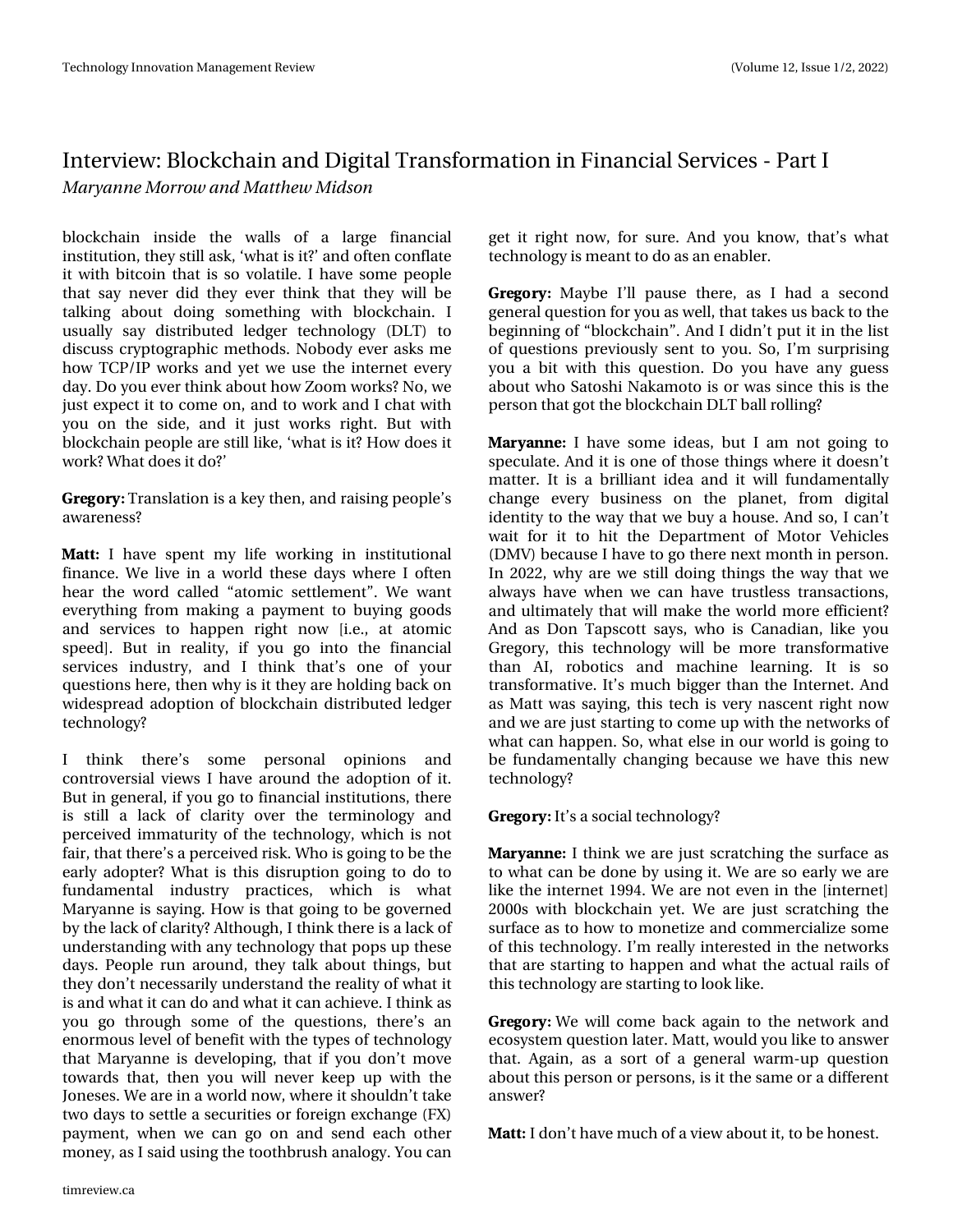#55 Lg od|pdg•v whup v/eorfnfkdlg fdg vroyh wkh ir oor zlqj wklqjvzklfk lvzkdwilqdqfldolqwww.whrqv qhhg1Wkh| qhhg w eh frp soldqwehfdxvh lww kljkq uhjxodwhg1Wkh|zdqwwrpdnh vxuh wkdwhyhu|wklqjlv vhfxuh1 Wkh| fduh derxwfrww/dqg wkh| ghhg wkh vfdodeldwy rivoxii1Qrz/ixqgdphqwdoo|eorfnfkdlqdqg wkh w|shv ri whfkqrorj| wkdw Pdu|dqqh lv exloglqj dgguhwhv/lww olnh vkhhs 1Vrphrqhlvjrlqjwr ohdgwklv  $wxi$ i dqg | r x omqrz > r x om $v$ h lw1Dv Lvdlg/wkdwuhodwhv wrdorwriwklgjvwkdwzh vdlgderxwzk | shrsohduhq w dgrswlqj dv txlfno| jlyhq wkdw Dpd}rq lv deoh wr df klhyh z kdwkh kdyh df klhyhg 1

3) 03: Z kdwlv wkh edvlv iru khvlwdqf| wkdw vrph ilgdgfldovhuylf hv fr p sdglhv dgg hyhu gd xvhuv kdyh z lwk eor fnfkdlq glwwlexwhg ohgjhu whfkqrorjlhvBWkh txhwwrq ri wkh khvlwdqf| lv d elwgliihuhqwwkdq wkh fkdochqj hv wkhp vhoyhv1Wkh khvlvdqf| p ljkweh ihduri wkh xqnqrzq/odfnridzduhqhw/xqsuhsduhgiruqhz whikqroril/wklqivolnhwklv1

#55 Lwklqnehfdxvhriwkhfrwwriprqh|dqgwlph/ dag | rx narz/edanv/dv Lvdlg/wkh| •yh jrwvr pxfk ohjdf|jduedjh^whfkqrorj|`/olnhkrzgr|rxvzlwfkdoo wkdwriidqgpryhwrwkhqhzzruog^zlwkeorfnfkdlq`B Wkdww kdoi wkh fkdochqjh ehfdxvh | rx wh jrwwr nhhs prylgjiruzdug1\rx kdyhdexvlghwwruxg1Krzgr | rx dgrswwklv qhz vwxii lq sdudodno wr zkdw | rx duh grlqj dwwkh prphqwBExw|rx nqrz/zkhq shrsoh ilqdoo) uhdoo) zdnh xs/iru h{dp soh/N\F nqrz0|rxu0 folhawru Of xwwp hu'riihuv deolog h{dp soh riedanv sduddydgi wkhp yhoyh v ru frochfwlgigdwd riishrsoh dag www.ulqjlwdooBDoo.dvnlqjwkh.vdphshrsohiruwkh.vdph shifth rilgirup dwirg zhuh ixggdphqwdd | hwlilwlvrg wkheorfnfkdlq/wkdwdoojrhvdzd|1Lwklqnderxwdoowkh frww wkdwkxpdqvduhgrlqjdqgpdqxdoojdoo.wklv id{lqj sdshulveduedulf/exwdjdlq/zkhq|rx•uhwdonlqj der xw hyr gylqj d whf kqr or j | dqg ilqdqfldo vhuylf hv/ |rx∙uh ghdolqjzlwk wu|lqjwrpryh wdqnhu vklsuljk wrlq whup vrilw gluhfwlr q/qrwd vshhgerdwl

#3: #/ / ' Chww wklqn der xwwkh lqvlgh riwklqjv1Edqn rshudwlgjkrxuvriwhggrgrwfrlgflgh 1 Vr/zkhqlrx•uh prylqj wklqjvdurxqg wkhzruog/|rx kdyhwr wklqn der xwz khq wklqj v duh gd| dj kw+wkh j or edof or fn, dqg z khq fhqwdoedqn z lqgr z v duh r shq 1Z h z loop r yh wr d 572: f|fdn/exwlwlvwoduwlqjwrdffhdnudwh krz idww zhouh prylgj wkhuh 1 L wklgn FRYLG kdv ehha da dffhohudgwru fdwdd ywiru fkdgih / exwzh duh grwwkhuh I hwil Dqg wkhuh kdv ehhq wklv zdnh0xs fdoo iurp

lgwww.wtrgv1lruh{dpsdn/krzgrzhsxwhyhujerg|lq wkhlukrphviruwzr | hduwB

3) 03: Rnd|/ wkhq L z dqw wr fr qqhfw wkdw z lwk vrphyklqjd olywoh elwrii vfulsw.khuh1Pdww/|rxwdonhg derxw—hyroylqjdwhfkqrorj|—1Lopdwxplqj|rxgrqow phdqwkdwlqwhupvrielrorj|/uljkw/zkhuhlwwdudqgrp p xwdwlrqdqgqdwxudovhohfwlrq/exwudwkhuvrphnlqgri jxlghg lqwhqwlrqdolqqrydwlrqzlwk dsdwkzd|BLqrwkhu zrugy/lwlvgrwnnaw—hgylurgphgwdosuhwxuh—wkdwpdnhv wklqjv—hyroyh—ehfdxvhwkhuhduhshrsohzkrduhwdnlqj wkhlqlwldwlyhwrexlogdwhfkqrorj|/wrlqqrydwh/ruwrwu| wr fuhdwh ru hqdeoh d qhz qhwzrun1Frxog |rx p d|eh xqsdfnzkdw|rxphdqe|—hyroylqjdwhfkqrorj|—B

#55 Lp hdg i hwwgi hyhu r gh wr dgdswwr lwlWkhuh Iv d surgxfw wkdw Pdu|dqqh lv exloglqj wkdw edvlfdoo| hyhu|rqh vkrxog xvh/exw|rx•yhjrwwrjhwhyhu|rqh wr ex|lqwrlw1Zlwkeorfnfkdlq/hyhu|rqhqhhgvwrxvhlw1^ Lwklqn lww krz idwy|rx fdq eulqj hyhu|rqh howh wr wkh wurxjk wrdfwxdool woduwgulgnlgjiurp wkh vdphsodfh1^ Zkhq Lwdon derxwdgrswlrqv/Lphdqwkhpdwxulw|ri rujdgl}dwhrqv/shrsoh•vuhdglqhvvwrdgdswdggxvhdoori wklvlqqrydwlyhwhfkqrorj|wkdwlvwoduwlqjwrehexlowdqg h{Iwd

#3:#//' Lwdovr pdnhv ph wklqn derxwdq|wlph vrphrqh kdv dq dgydqwdjh lq fdslwdo pdunhwr lq sduwlfxodu1 Krz wr wdnh wkh v|wwhp dqg uhpryh ploolvhfrqgvriiwkh wudqvdfwlrq vhwwohphqwwlphBZh•uh wolniqj 7; krxuv rxw ri wkh vhwwolnphqw v|wwhp dqg vrphwlphv/Lwwoouhfhlyhsxvkedfniurpshrsohwkdwduh olnh/-z h kdyh doz d| v gr qh lwwklv z d| >lwz r unv-4X qohw | rx xqghuwdqg wkh hqwluh gdlv| fkdlq/ | rx gr qrw frp suhkhqg krz wudqvirup dwlyh vrphriwkhvh wklqjv duh1

Dqg z khq z r unlqj lq d edqn/shrsoh duh q r w dozd|v lqf hqwyl}hg w gr lwehwhur uidwhuehfdxvhedqnv/nhhs lq plqg/pdnh prqh|e| w|lqj xs shrsohw prqh|1 Zkhq wkh| wh xs d frusrudwlrq •v prqh| iru 7; krxuv/ zkr Iv Iqfhqwlyl}hg wr p dnh Iwkdsshq IpphgldwhojB Fhuwdlqol qrwwkhedqnvwkdwduhpdnlqjprqhlrqwkh iordw1Wkxv/zhkdyhwrpdnhvxuhwkdwlqwhuhwwduh dojqhg1 lxqgdphqwdool/lwpdnhv vhqvh ehfdxvh lw vkruwhqv wlph/uhgxfhvpdq|gliihuhqww|shvriulvnv/ dggv wudqvsduhqf|/dqg uhgxfhv frvwv wkdwzh fdq t xdqwi| wr dw ohdww 6; (1 L wklqn wkdw wkh vdylqjv lv sureded grxedn wkdw1 Exwzkr uhdool ehghilwwBWkdww rqhriwkhixqgdphqwdowklqjv=lww qrweurnhq/vrzk|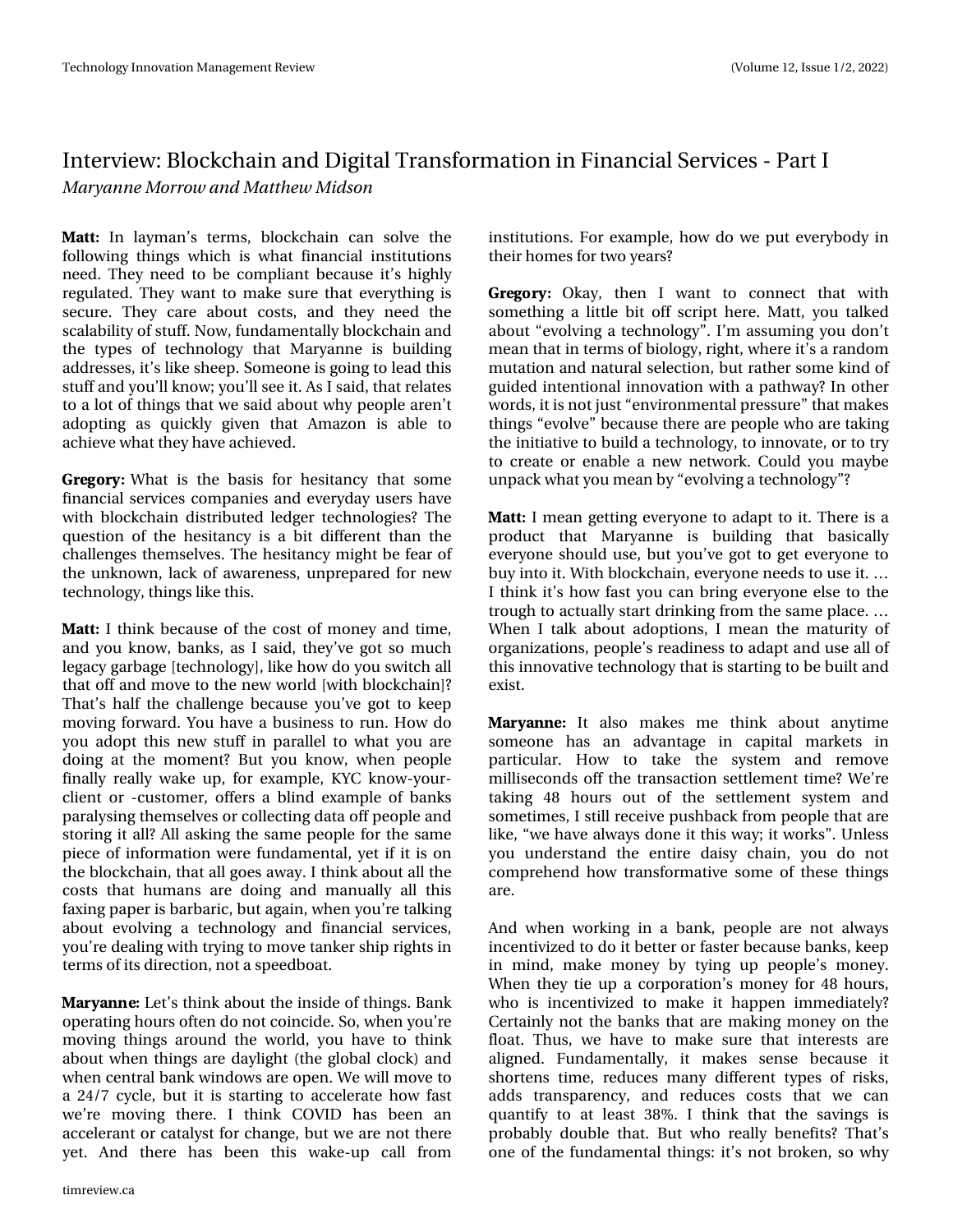duh z hil{lqj lwBVr wkrvhduh slhfhv wkdwduh mavwsduwri wkh uxeulfridgglgjghz whfkgrorj| lgwrd vsdfh1Vr/ wkh dqjoh ridwodfn lv vrphwklqjwkdwzh uhilqh doo wkh  $WD<sub>h1</sub>$ 

3') 03: Wkdww djrrg eulgjh wr wkh qh{wtxhwwrq lq wkh fdwhjru| ri Whfkqrorj| dqg Lqqrydwlrq1Lirxqg rghriwkhwklgjvwkdw|rxzurwhderxweorfnfkdlgGOW vd|lqj -GOW lv mawurqh slhfh ri wkh sx}} oh -4 Z kdw Ip sdf wglg Iwp dnh rq | rx z khq | rx iluwyglvf ryhuhg eorfnfkdlq glwwdexwhg ohgjhu whfkqrorj| dqg -ful swrfxuuhqf | -BZ dv wkhuh vrp hwklqj wkdwzhqwrii  $irulrxB$ 

#3: #//' Z hoo/ qr 1 Lqlwldool/ L kdg vhhq eor fnfkdlq whikqrorj | Iq 533<1 Dqg L z hqw wr z kdw qrz Iv frqvlghuhg d p hhwss Iq Erwrq1Lzdonhg rxwriwkh phhwlqj kdoizd| wkurxjk ehfdxvh wkh wdon zdv derxw ryhuwkurzlqjprqhwdu| dxwkrulw| dqg Lvdlgwrp|vhoi/ -lww may war wirlgi wr kdsshq-4Lwr whgeor fnfkdlglgwr  $p$  | unducylles p luurun

Exwodwhu Lz dv r xwr q wkh edfn ghfn rid Soxj dqg Sod White Fhawhudwr ah riwkh ody h difhohudwr w khuh lawkh ydoch / dqg Lz dwfkhg dedwfk rillg Whfk frp sdqlhvir wkurxjk dag ar wkhluslwfkhv1Rahrxwrihyhu| wkuhhru  $ir xuri$  whp vdlg wkh z rug  $-$ eor fnfkdlg $-4Z$  k llv wkd wBL kdg w wklgndgg xgsdfnlwl

Dqg z khq L z dv vlwulqj r q wkh edfn ghfn/z h z huh kdylgid fkdwderxwlw1Vrpherg|h{sodlghglwwrphlg d gliihuhqwz d| 1Dqg z khq Luhdoo| wkr xj kwder xwz kdw lwz dv wkdwkh vdlg/ wkh dj kwexce z hqwrii ehfdxvh L uhdolvhg/li L fdq kduqhw wklv whfkqrorj|/lwzloo ixqgdphqwdool fkdqjh wkh zd| dwudqvdfwlrq pryhv wkur x j k Igwww.wir gdoilgdgfh1

With the kdv riving ehhad frayhund wird der xw-wudljkwo wkur xj k sur fhwlqj  $+z$  klfk Lkdyhdozd|v wkr xj kwzdv nlqg rid p | wk1 L p hdq/krz fdq wkdweh srwled = wkhuhw dozd|v vrpherg| wkdwkdv wr wrxfk vrphwklqj dorgj wkh zd|BK rz fdg zh p dnh dwudgydfwlrg jr wkurxjk z lwkrxweuhdnv/z lwkrxwuhfrqflddwlrq huuruv/ dqg zlwkrxwfruuhfwlrqvBKduqhwlqj wklveorfnfkdlq whikqrorj| fdq gr doowkuhh riwkrvh wklqjv1DvLzdv wklqnlqjderxwzkdwfrxogzhgrzlwklw/Ldozd|vnhsw frplgjedfnwrwkhzrug-vhwwohphqw-ehfdxvhrizkhq Liluwhqwhuhg wkh p dunhwslwzdv  $W:$  +wrigd only only by  $\alpha$ gd|v,/wkhq lwz hqwwr W 8/dqg wkhq z hqwwr W 6/wkhq lw zhqwgrzq wr W 5 rq Vhswhpehu 8wk/534:1Dqg vlqfh wk.hq/wk.huh.kdve.hhqwdon.rijrlqjwrvkruwhu.f|fohv1Lq sduwlfxodu/VLIPD kdvehhq wullqj wrpdnh lwjr wrW 4> zk| duh zh wwrssigj dwW4BZkhgzhfdgjhwiwwr Wa zk| fdq∙wzh m∢ww doo jhw wkhuhBVr/lwzloo wdnh vrph gliihuhqwzd|v ri wklqnlqj derxwlw1 Exwli wkhuh lv ixqgdphqwdo whfkqrorj| wkdw hqdeohv vhqglqj wklv wudqvdfwlrqwkurxjk/wkhqzhfdqpdnhdorwrifkdqjhv xvlqidqlppxwdeohuhfrugzlwk.dvlqiohvrxufhriwuxwk.1 Vr/wkdwwzkhq Lwoduwhgwruhdool zdnh xswrwkhidfwwkdw zh ghhghg w p dnh lwkdsshq1

3')03: Wikhq Leoopryhrqwrwkhqh{wtxhwwlrq=Zkdw pdgh | rx uhfrjql}h GOW dvd exvlgh w rssruwsglw| wr dssol wklvuhfhqwlqqrydwlrqwrwkhilqdqfldolqgxwwlB

#55 Lop khoslqj Pdu|dqqh exlog1 Vkh Iv wkh rqh wkdw kdv.wkh.surgxfw1Lfhuwdlqq|fdqjlyh|rxd.whfkqrorj| shuvrq•vsrlqwriylhz1Exwedvlfdool/zhkdyhwkhkrqru rikhoslqjkhuexlogkhusurgxfw1Vr/zhduhkhuLWwhdp1 Zhiduh dqh{whqvlrqrikhurujdql}dwlrq1DqgdvLvdlg/ zh•uh dfwxdoo| exloglqj lw1 Vr/orrn dw ph dv wkh whikqrorj| shuvrq dqg vrphrqh wkdw.kdv vhhq dq rssruwxqlw|lqwkhpdunhwwkdwwrxwwkhuh1Zkdwzhduh grlgjlvkhoslgjidflolwdwhkhuylvlrg1

3')03: Vr/iruerwk ri|rx/lwzdvq•wvrpxfkelwfrlq lwhoi/exwudwkhu wkh glwwdexwhg ohgjhu⊳wkh whfkqrorj| wkdwfdqehdssolhglqdydulhw|rizd|vB

#3:#//' Lwiv d fujswrjudskif phwkrg wkdw.vroyhv ixqgdphqwdosurednpvwkdwduhmxwwkhvhdnjdf|lwxhv/ dnh vhwohphqw ulvn1 Vhwohphqw ulvn Iv wich prwy fkdochqjlqj suredhpiruiruhljqh{fkdqjh+l[,1Lwlvdovr fdochg Khuwodwwul∨n 1 Li∣rx∙uh d vfkrodu riwkh pdunhw/lq 4<:7/wkh Khuwdwwedgn/d Jhupdghqwhyrgwkhhyhri edqnuxswf/wrnlq Ghxwrfkh Pdunv+GP, dqg qhyhu jdyhedfnwkhgrooduv1

Ludqlqwrdzrpdqodww|hduzkrzdvrqwkhghvnwkhgd| wkdwKhuwdwwEdgn z hgwxgghulg 4<:71 Wkh edgn vkh z runha dwarwwryhu '67 p lodra  $+$ ' 533P P la 5355, wkh gd| Khuwdww Edqn zhqw xqghu1 Uhfhqw h{dp sohvri vhwohphqw ulvn duh with Chkpdq Eurwichuv idloxuh1 Frp sdqlhv vhqwwkhlup rqh| w Win|r dqg wkh| qhyhu jrwwkhlugrooduvedfndqglwwehfdxvhriwkhjoredoforfn1 Lq dq I [ wdgh/wkhuh duh 5 dnj v dqg | r x kdyh wr vhqg r qh fxuuhqf| ehiruh | rxuhfhlyh wkh rwkhuedfn1Pruhuhfhqw h{dp sohvduh Mdqxdu| 48/5348 z khq wkh Vz lw shj eurnh/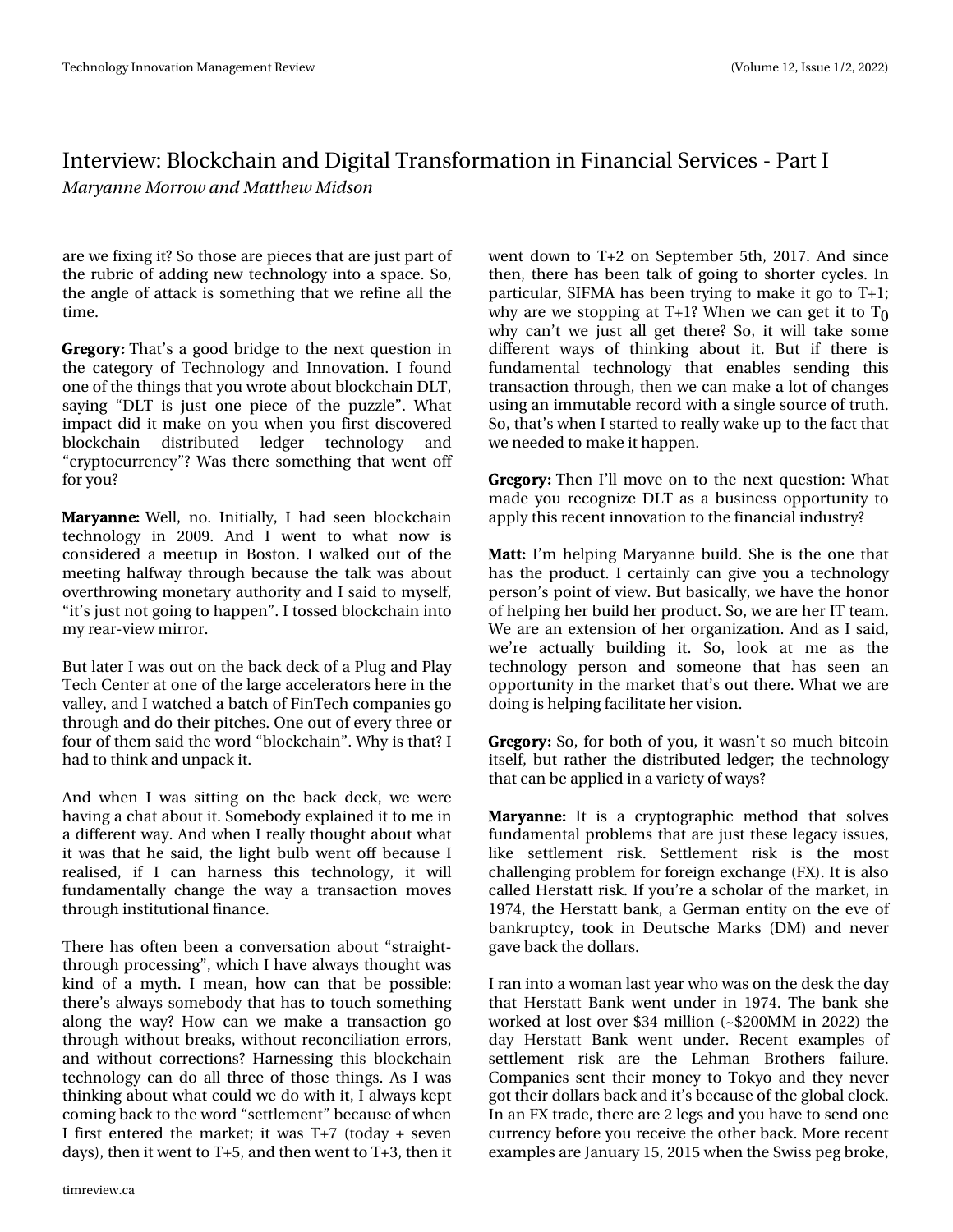d or wri wudghy z huh yr odwich 1 Gxulgi F4</lleyh vhhq d frpsdq| zkhuh rqh ri wkhlu odujhw folhqw zhqw edqnuxswdqg kdg d uhdoo| kdug whp h z lwk surfhwlqj wkhlul [ wudghv1Ot xiglw) kdv ehhq frqwudfwlqj joredool dag vhwohp haw u'vn duh r a wich u'vh>lwl v ar wirlaigrz a/ lwyjrtgj xs1

Zh duh ixqgdp hqwdool grlqj dv p xfk dv zh fdq wr holp lqdwh vhwohp hqwulvnv/plwjdwlqjlwwr wkh srlqw z khuh lw lv ghjoljleoh 1 Z h duh vroylgj duhdo0z ruog sureohp 1 Z h duh qrwd ful swr sod| 1 Z h duh z runlqj fdslwdop dunhwr1 Rqh wklqj wkdwlv QRWlq rxuidyrulv wkdwihp dohv mawygr q wudl vh prqh| 1 Chw wkdq 5 (ridoo wkhprqh| udlvhgjrhvwrzrphq0chgwoduwsv1Zh gr gr wuhfhlyh wkh vsr woljk wrg vrphriwkl v watil Prghllv srxulgilgw vrphfrpsdglhv/exwgrwzrphg0chg yhqw: uhv1Z h vr gyh d ixqgdp hqwdolwxh wkdwh{lww>z h duh qrworrniqjirud sureohp / wklv sureohp h{lww1

3) 03: Z kdwglg | r x q h h g w exlog wkdwglg q r wh { l w dwwkh who hzkhq | rxglvfryhuhgeorfnfkdlqGOWfrxog fundwh d ghz p dunhwrithulg i B

#3: #/ / ' Wkhzd| wkdwLwklqnderxwrxuwhfkwdfnlv wkdwz kloh z h gr vrp h wkląj v z lwk uhodwlr qdo gdwded vhv/ zh ghhg w xvh GOW w hgw.uh ilgddw ri ixggv iru sd p haw wr ovigi wkh gr xed oshag lwxh, 1 Lgr q wz daw w vd| wr p xfk der xwlwehfdxvh z h duh suh 0uhyhqxh dqg derxwwr odxqfk lqwr wkh p dunhwsvr Lzrqwwdon der xwdq| wklqj wkdwslhuf hv dq| wudgh vhfuhw der xw z kdwz h duh gr Iqj 1

With z d| wkdwz h duh dsso|lqj GOWlvidluo| x qlt x h1Lwlv wkhzd wkdwzhduh sxwlwqjwrjhwkhuwkhfuhglwfdsdflw| rq wkhvh wudqvdfwlrqv1 Li | rx•uh wudglqj rqh w|sh ri fxuuhqf| iru dqrwkhu/dqg | rx qhhg wr vzds wkhvh wklgjvlg wkh wudqvdfwlrg/wkhuh lvdwudglgjdgg fuhglw frpsrqhqwlZh duh dssqllqj wkh whfkqrorj| wr wkh fuhglwsduw riwkh htxdwlrq dv zh ghfrqwww.fwwkh wodqvdfwlrq riwodglqj dqg fuhglwl Fxuuhqwo|/lwlvyhu| rsdtxhdvwrkrzwkdwdookdsshqvmxwolnhlqdeodfn er { lqvlgh r i d edgn1

3) 03: Glg | r x q h hg wr f uhdwh d glj I wdo sodwir up dqg hajdih la ru ghyhors d ahz radah hfrvlwhp dag qhwzrun risduwqhuvklsvruzdvlwdoundg|rxwwkhuhB

#3: #/ / ' \ hv/ z khq z h iluwwwduwhg/ z h wduwhg wr wklqn ri exloglqj dq Hohfwurqlf Frppxqlfdwlrq Qhwzrun +HFQ,1Wkhuh duh dorwriwkrvh lqh{lwwhqfh wrgd|1 Vhyhudoriwk hp duh rzghge|odujhlq wlw.xwlrgvru h{fkdqjhv +iru h{dpsdn/FPH Jurxs/Orqgrq Wwrfn H{fkdqjh/Ghxwrfkh Eùwh/dqg Wodwh Wouhhw,1Ruljlqdool/ zh zhuh wullgj wr ehfrph rgh ri wkrvh dgg wkhg zh ghflghg/lqwhdg riehfrplqj rqh/zk|grq•wzh maww sduwqhu zlwk wkhp ehfdxvh wkh zruog grh∨q∙w qhhg dqrwk hu HFQ1Zh fkdqjhgrxudqjoh ridwndfniurp wkh zd zhzhuh wklqnlqjderxwwkhplq53531

3') 03: Z rxog | rxolnhwrvd| dq| wklqjderxwwkhurohri rshq vrxufh lq zkdw |rx∙uh exloglqjBL dvn sduwo| ehfdxyh wkh WLP Uhylhz woduwhgrxwdy wkh Rshq Vrxufh Exvighw Uhvr xuf h +RVEU, 1Z kdwur oh gr hv r shq vr xuf h vriwzduh sod|/lidq|/lqwkhghyhorsphqwriilqdqfldo whikqroril/jlyhq wkdwelwirlq/wkh iluww.glwwdexwhg dhgi hư z dv ghvlj ghg dv dg r shq vr xufh sur rhf vB

#3: #/ / ' Lwklqn rshq vrxufh lv uhdoo| lqwhuhwlqj dqg | rx vhh wklqjv olnh wkh Olqx{ Irxqgdwlrq qrz orrnlqj dw LEP • K|shudngjhu I deulf dqg ryhuvhhlqj wkdw1 MS1 Prujdg fuhdwhg Txruxp rg Hwkhuhxp/dgg wkhg rshq vrxufhg lw≽rqh riwkh prvwdowuxl∨wlf wklqjv wkdw Mdplh Glp rq kdv hyhu grqh zdv wr sxw Txruxp rxwlq rshq vrxufh1Dqgwkhqwkhuh∾v FrqvhqV|v/wkhfrpsdq|wkdw Mih Oxelq fuhdwhg/zklfk lv qrz orrnlqj diwhu Txruxp dqg exlogiqj lwrfrp pxqlw|1Zh duh yhuj soxjjhg lqwr wkdwzruog1

Rujlqdoo)/ zh exlow wklqjv lq0krxvh1 Dv FHR/ Lop uhvsrqvledniru uxqqlqj wkhexvlqhvv/dqgzkldnLoryhwr frgh/lww.grwzkdwLvkrxogeh.grlgjdvdFHR1Zkhgzh ir xag P dwwdag FSTI/r ghriwkh wklai v zh glg z dv p dgh wkh ghflvlrq wr vwrs zlwk wkh uhyroylqj grru ri ghyhorshuvdgg iljxuh rxwdzd| wrorrnirud whfk vkrs wkdwuhdoo| jhwyzkdwzhgr1^ Rqhriwkhnh|uhdvrqvzh ghflghg wrzrun zlwk FSTIIv wkdwwkh|xqghuwwrrg zkdw zh zhuh wdonigj derxwiurp dexvighw shuwshfwlyh/ zklfk lv d qlfh ryhuod| rq wrs ri wkhlu whfkqrorj| surzhvy> dovr wkh| duh qhdu vkruh lq rxu vdph jhrjudsklf wlph}rqhv+ghyhorshuvlq Kdolid{dqgVrxwk Dp hulfd z lwk khdgt x duwhuv lq W ur qwr, 1 Lop s dndvhg wr uhsruwwkdwzhduhdkhdgrivfkhgxdn1

3')03: Zkdwurdnv gr —vp duw frqwudfww—sod| lq wkh ilgdgfldolggxwul dgg ilgdgfldoh{fkdgjhBZkdwduhwkh| xvhg iruBK rz lp sruwdqwduh ⊸vp duw frqwudfwv—iru wkh hphyllgj llgWhfk pdunhwdgg lg |rxu frpsdg| r iihulqi vB

#3: #//' Li|rx wklqnderxwd vpduwfrqwudfw/rqhri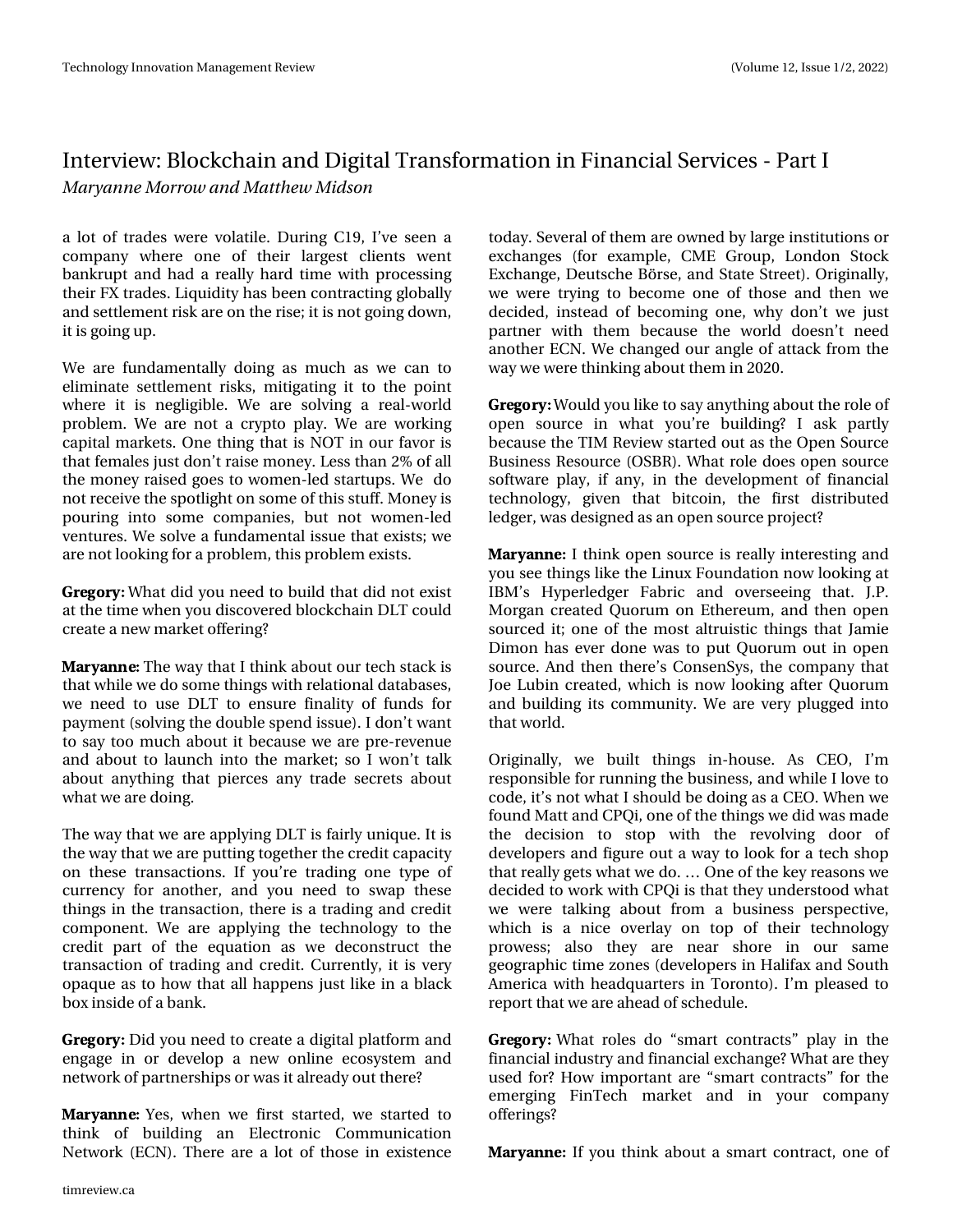wkh nh| wklqjv lv wkh zd| wkdw lw lv dq dwrp lf wodqvdfwlrq>lwjrhvdoorwkh zd|ruqrwdwdoorzklfk lv dnqgv lwhoi zhoo wr fdslwdo p dunhwr ehfdx vh zh zdqw wkh wodqvdfwlr qvwr jr wkurxjk dqg kdyhilqdolw) 1Zh zdqwwr hqw.uh wkdwwkhuh lvilqdolwy ri ixqgviru sd|phqw>dfrqwwxfwrqzklfk |rxfdquho|/dqgwkdw wkh | duh lpp xwdedn1 Kdylqjd - vlqjdn vrxufhriwuxwk - + v uhdoo| Ipsruwdqw fruh slhfh ri glvwulexwhg ohgjhu  $\frac{\text{whf}}{\text{kqr}}$  or  $\frac{1}{1}$ 

#55 Dwwkh hqg riwkh gd|/jrlqjedfn wr ulvn uhgxfhv with ulvn1 I rup h L kdyh dozd v vhhq with p dv with duh wdqvdf whr qv wkdwduh jr yhuqhg 1 Wkhlu vhoi Ouhj xodwhr q/lq pdq| zd|v/lwlv suhwoly pxfk wkh vdph dv zkdw P du dqqh vhhv/dqq wkh ehqhilwri wkdwlvd uhgxf whqri orwhy wr lgwhuphgldulhy dgg wkdw wish ri wwxii ilqdqfldoo|1 Vr/L vklqn | r x z loo vhh p r uh dqg p r uh ri **wk dwl** 

3) 03: Prylgi iruzdug zlwk rxu Pdunhwrdgg Prghl P dadj hp haw whf wtr q/z h wxuq w  $\sigma$  r n dwGhf haw dd } hg Ilqdqfh+Ghll,1Lwkdvehfrphdnlqgriex}}zrug/wkh lghd wkdwilgdgfh lv prylgj dzd| iurp fhgwudd}hg frp sdqlhvdqglqwr wkh kdqgvrixvhw1Krzlpsrwdqw Iv ghf hqwdd}dwr q Iq wkh z r un | r x gr z lwk ilqdqf Ido p dunhw dqg krz grhvlwlp sdfwwkh zd| | rx uhdf k rxw w fxww.phuvdqg folhqw/lqfoxglqj edqnv/fuhglw xglr gy/ dagghuy/ er uur z huvB

#3: #/ / ' Lop z r uniqj lq lqwww.wtr qdoilqdqf h/ wkhuhov gr vxfk wklgj dv -ghfhgwudd}hg ilgdgfh-ru -Ghll-4 Ohw srs wkdwexeed ujkwgrz>Iwm wy rhyg•wh {IwiL wklqnderxwwklqjvzlwk 6fruhwhqhw=wkhuhqhhgvwreh vdihwy dag yhfxulwy/reixvfdwlrg ri wudghy/dag orz odwhqf | 1 Wk r vh duh p | wk uhh ix qgdp hqwdo sulqf Is dnv dv Lexiog wklv woduwxs1Dqg reix vfdwirq riwdgh vlv uhdooj lp sruwdqwehfdxvh liwzr shrsdn duh wudglqj/qr rqh howh vkr x og eh ded n wr ngr z der x wwk dww.dqvdf whr q 1 D or wriwlphvlqiruhljqh{fkdqjh/shrsohduhdpdwlqjd fxuuhqf| vr wkdwwkh| fdq ex| vrp hwklqj +iruh{dp sdn/ dq P) Dlq ir uhljq maulvglf whrq, / dqg | r x gr q • wz dq wwr whis rijdglerg 1\rx grg wzdgwykdwdfwylw, wr diihfw wkh www.fn.sulfh.1Wk.huh.lv.gr Ghl IIq wklvduhd.1Wk.huh.duh dssolfdwir qvlqd uhwdlorulgglylgxdovsdfhdqgwkdwlv dssursuldwh/exwzlwk lqvwlwxwlrqdoilqdqfldofdhqwr wkdww grwwkhfdvh1

3')03: Zkdw urdn fdq zh wkhq vd| **wk dw** -lqwhuphgldulhv—sod| lq GhllBlv lwd txhwwlrq ri uhsodflqj doolqwhup hgldulhvwr hqdedh hqwluhd Shhu0wr0

Shhu wudqvdfwlrgy/rupruh derxwfuhdwlgjdghz vhwri lqwhuphgldulhv wkdw rshudwh edvhg rq ghfhqwudd}hg sulgfisohvdssolhg wrilgdgfhB

#3: #//' Dwwrphsrlqwfrusrudwlrgvduhjrlqjwreh deoh wr wudgh zlwk hdfk rwkhu dqg qrwjr wkurxjk d ilgdgfldolgwhup hgldul >zh duh grwwkhuh | hwlWkdwlvdg hqg wodwh dqg lwz lookdsshq1Exwhyhq vr/gr qrwehdhyh wkdwzh zlookdyhlwdyd sxuh Ghllyroxwlrg Igwkh sxedf gr p dlg1

3) 03: Lwz dv p hqwlr qhq wkdwwkhuh qhhqv wr eh wuxw ehwzhhq fhuwdlq folhqw dqg fxwwrphuv dqg wkhuh duh fhuwdlqwklqjvwkdww.krxogehsurwhfwhg1Wkdww.hhpvwreh sduwoj z kdwd glwudexwhg ohgihu vroxwlrg z lwk d sulydwh shup lwirghg irup dwigyrgyhv1 Prylgi iruzdug ig rxu glvfxvvlrq wkhq/Zkdwduh vrphriwkh gliihuhqfhvdqg ehvz hhq  $-$ fujswrfxuuhqflhv $$ vip lodulwhy dqq -wodednfrlqv—dqg krz gr wkhvh erwk ilw lqwr |rxu exvighwriihulgivBZ kdwgrshrsoh ghhgwreh fdxwlrxv derxwuhjduglqjQlWwBlruh{dpsdn/lvlwpdlqdwkhrq0 fkdlg yv1 riiOfkdlg vwdwxv ri QIWv/ruduh wkhuh rwkhu idfwr uv lgyr cyhg dowr B

#3: #//' Dwwrphsrlqw/zhzlookdyhfujswrfxuuhqflhv/ FEGFv/ dgg ildw #xuuhqflhv edfnhg e| vryhuhljq qdw'rqdo jryhuqphqwv, doo frqyhujh lqwr ixqileoh lqwwxphqw>exwzhduhq•wdq|zkhuhwkhuhtxlwh|hw1L maww.wklqn.wkdw.vrph.riwkhvh.wklqjv.zloo.qhhg.wreh whwkhuhglqwrwkhuhdozruogzlwkwuxhrq2riiudpsv1Krz p x fk fdg z h wux vwfhuwdlg wklgjv wkdwduh grwedfnhgel d vryhuhljq jryhugphqwBZh kdyh jrghiurp wkh jrog wodqgdug +wkh –shjjlqj— ri wkh Euhwwrq Zrrgv Djuhhphqwlq Mid  $4 < 77$ , qrz lqw wklyhudzkhq wklqjy duh edfnhg e| wkh ixoo idlwk dqg fuhglw ri wkh XV jryhuqphqw1 Exw zkr lv edfnlqj vrph ri wkh ful swrfxuuhqflhvBDwwrphsrlqw/wkhuhzlooehhfrqrplf ww.hvvdgg.dnhdkrxvhrifdugvwkh zloo jrgrzg1

Wode ohfriqv duh iq whuh wilqj / exwokh | duh qrwuhj xodwhg 1^ Shrsoh duh dozd|v wdonlqj derxwwdednfrlqv dv wkh qh{w elj wklqj1Wkh| duh d gljlvdofrlq zlwk dssur{lp dwho| d rghOwrOrgh/exwghyhudfwxdoolrghOwrOrghildwfxuuhgf| shj1Wkh| duh qrwedfnhg e| d fxuuhqf|1Wkh| duh wudgdedn/ioxfwxdwh/dqg wkhuh lv qr uhdo dffrxqwlqj phfkdqlvp iru wkhp1 Vr ixqgdphqwdool/ Lkdyh surednp vzluk wodednfriqv1Lgrq wwkiqn wkh duhdoo wkdw wdedn1

Ab yin fma gbti jpo-tjodf uijt joufswifx xbt oboevdufe-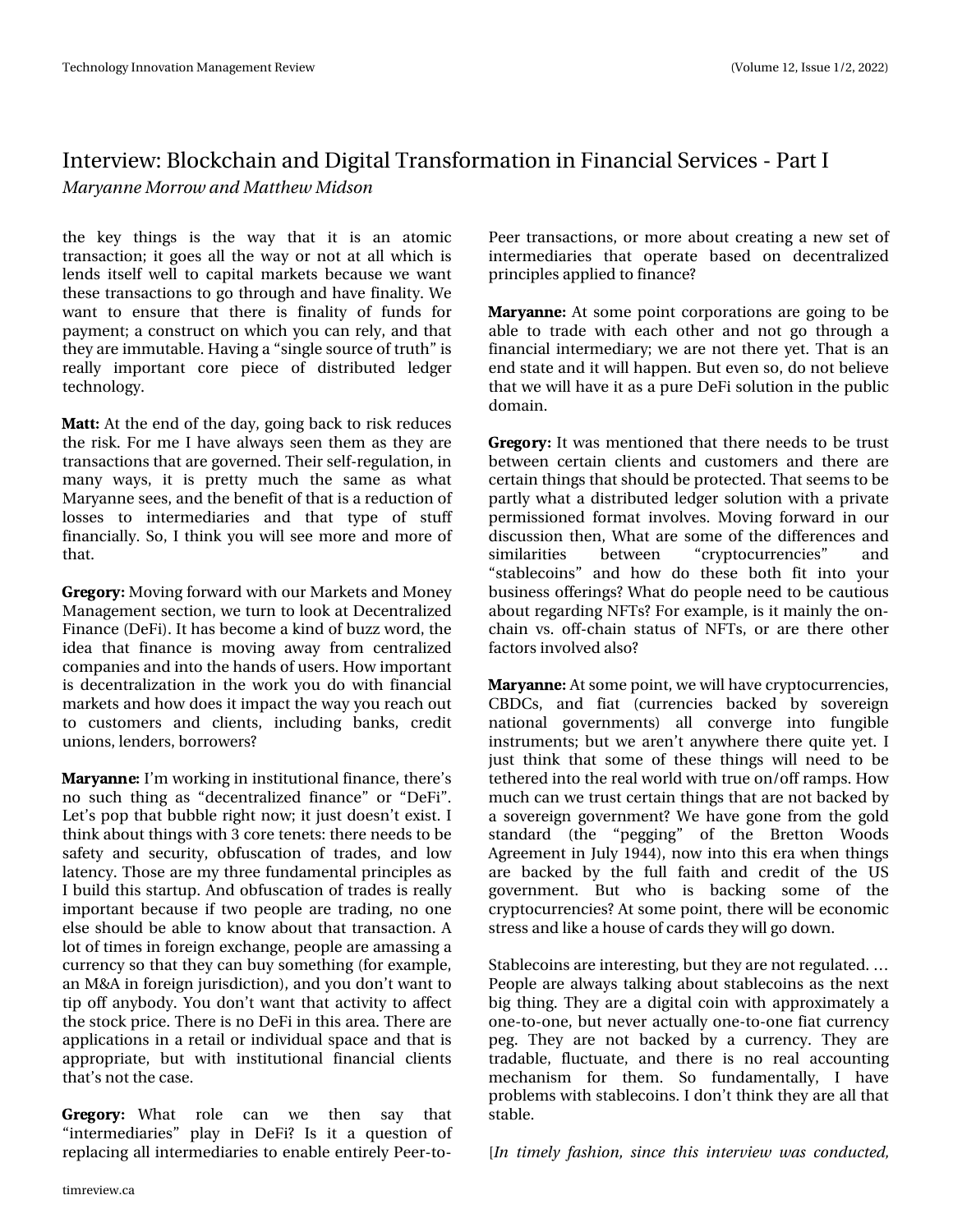fobopnid tusftt i bt obrmfo po brhpsju njd tubcrhobjot ) UfssbVTE 0VTU boe u fjstjtufs opn qboz Mvob x fou joup b effq tqjsbmpo Nbz 23u - 3133\*< cimpot pg gobod bmwbmaf wbojti fe1

#55 Lfrxogq • wdj uhh pruh 1 Lorrn dwwded nfrlqvzkhq Lorin dwelwirlg 1 Wkha Lorin dw QI Wiv1 Lw vonh wkh Zlog Z hvvíl Wkh uhdolw| Iv QI Wv duh loot xig/ vshf xodwlyh Igyhwp hgw1Lww grwdnh d fruh dwhw1Lwlv d ghz dwhw p dunhwsodfh1Wkhuh•v yrodwldw|1Lwlv xqlt xhlq wkh vhqvh wkdwlwlvnlqg rizkdwduh | rx suhsduhg wrsd| 1 Wkh dssoffdeldwy riwkdwlgilgdgfldovhuylfhviruphlvwlood  $\sigma$  qj z d| rii1

#3: #/ / ' D slhf h r i vdgg lv x glt x h exwz kdwp dnhv d slhfh ri vdqg ydoxdednBDqg zkdww jrlqj wr kdsshq zlwk wkh wklqjv/PdwwB^ Lop fxulrxvdvwrzkdwzh fdq xvh wkh QIW whfkqrorj| wrgr1^ Pd|eh Lzrxog sd| ir ur qhriwkr vh suhwy slfwsuhv/exwLdp qrwjrlqj w sd| '8/333 ir uwkdwehfdx vh z kdwxwlowduldq ydoxhdp  $L$  i r lgi w uhf hlyh $B$ 

#55 Lwuxjjohzlwk lwdoodwwkhprphqw1Lwklqndorwri shrsoh duh jrlqj wr jhwexuqhgrqlwdvzhoolLgrq wwhh krz elwfrlq frxog eh fruuhodwhg1Vruhdoo|/dfxuuhqf| ridg irup Iv mawyxoghudedn1 Lwww.ookdvwkhdnyhori h{srvxuhdqgyrodwlowydorgh1

3) 03: Krz duh QI Wv jrlqj wr p dnh dq lp sdf wlq wkh ilqdqf Idovhuylf hv Iqgx vwd B

#3: #//' Lorrndwkrz QIW vzrundqq wkhzd | wkh | fdq eh dssolhg wrilddqfldosureolp v>fdq zh wdnh wkh whikaroril dag daguh wwk hp 1 Rq vrphriwk hvh wrn hqv | r x fdq sxwdwwlexwhv r q lwmxwwdnh lq d fu| swrnlwWhv1 Vr/|rx nqrz wkh| duh exlowrq gliihuhqww|shvri w nhqv1Wkhuh Iv HUF053v/HUF054v dqg wkhuh duh wklqj v wkdw | rx fdq sxwwkurxjk wkdwkdyhdwwdexwhv1Vr/iru wklvQlWw|shriwudqvplwJrq/zhfdqsxwrqdwwJexwhv dqg orrn dwvrphriwkh lqwwxphqwrwkdwjrwkurxjk ilqdqfldo wudqvdfwlrqv iurp wkh ghulydwlyhv pdunhwl joredoer qgv/ordqv/hyhqiurp pruwjdjhv1Zhfdqsxw dwullexwhyrg dooriwkhyhwyshyriwudqydfwlrg Oyshflilf winhaw vr wkdwwkh zrun dnh QIWW exwzh duh qrz dssollgi lwwr d gliihuh gwyhuwlfdol Wklv Ivzkhuh Lwklgn wkh frpphufldd}dwirq dqgprqhwl}dwirq zloo frph wkurxjklgwkhilgdgfldolggxwule| orrnlgjdwkrzwkh qhwz runv fdq xwld}h wkh whfkqrorj | 1

#55 Wkhrqo| vnhswlfdovlghriphlvkrz vrrqwkh|

z looeh darswha la iladafldovhuylfhv1Wkh hdudhvwsduwri wklvfrqyhuvdwirqzdvwkdwlwwwoowdnhvW05gd|vwrvhwwoh iruhljqh{fkdqjhwudqvdfwlrqvrqeorfnfkdlq1VrQlWw elwfrlg/dooriwkhdnhvriwkhp1Lwww.oofrphvedfnwrwkh pdwxulwyldgg wkh dssolfdelolwyl riwkryh/dgg lgzkdw  $v$ hf w $u$ 

3')03: Lq wkh qh{wtxhwlvrq rq iruhljq h{fkdqjh/ vshflilfdool/dnwxvsuhvxphwkdwGOWedvhgvroxwlrqvduh ehfrplqjxeltxlwrxv1Lqwkdwfdvh/krzgr|rxvhhwkh suhvhqwril[dqghqylvlrqwkhixwxuh ril[zkhqGOW vroxwlrqvduh xeltxlwrxvBKrzzloofrpshwlwrqdprqj ilqdqfldovhuylfhvsurylghuvehlpsdfwhge|GOWB

#3:#//' Wkhuh Iv wwoo d yhu| orqj wdlo rq wklv whikqrorj| dqg zh duh navwjhwwlqj woduwhg1^ Lww uhdoo| lqwhuhwwlqj krz pdq| frpsdqlhvduh woduwlqj wr wdnh GOW vhulrxvol dqg dgyhuwlvlqj iru vrphrqh zlwk d edfnjurxqglqfu|swrjudsklfphwkrgvwrehsxwrqwkhlu sd∣uroo1

Zkhq Liluwwwduwhglq 534:/ehiruh Lhyhqlqfrusrudwhg wklv frpsdg|/Ldvnhg 433 ilgdgfldolgywlwxwlrgywzr txhwwlrqv=Zkdwduh|rxgrlqjzlwkeorfnfkdlqBDqg zkolwoluh |rxgrlqjzlwk fu|swrBHyhu|erg|oolxjkhgolw ph h{fhswiru llghdw| zkr vdlg wkdw|rx fdq xvh fulswrfxuuhqf|lqrxufdihwhuld1DeljdloMlkqvrq/FHRri llgholw)/lvuhdoo|yhu|pxfk dwwkh iruhiurqwripdq| wklqjv1Vkh sxwd exqfk rivhuyhuvlq khuriilfh ehfdxvh vkh zdqwhg wr xqghuwodqg krz plqlqj zrunhg1Wkhuhlv dyhu| vorz dgrswlrq riqhz whfkqrorj| hvshfldoo| zlwk ilgdgfldo yhuylfhy exw dhww doo zdwfk llghdw| ehlgj d pdyhulfn olnh krz wkh| uhfhqwo| uhohdvhg wkhlu urriwrs phydyhuyh zkhuh |rx duh deoh wr kdyh |rxu dydwdu lqwhudfwzlwkshrsdn1Lwklqnlwwuhdool jurxqgeuhdnlqj1

Dw Wodgirug wklv sdwyzh hn/Plfur vriwz dv wdonlgj der xw krz wkhl duh xvlqi dydvoduv vkurxjkrxw vkhlu rujdql}dwlrq1Rq wklv ]rrp fdoo/zh frxog kdyh rxu dydwdu eh suhvhqwlqwhdg rirxu dfwxdolp djhv1LiLzdv vshdniqj luhqfk/ |rx zrxog vhh lw sulqwhg rxw xqghuqhdwk p | dydwdu dqg | rx frxog lpphgldwho| frpsuhkhqgzkdwLmpvd|lqjvrwkdwzhfdqkdyhdq lqwhuhwwloj frqyhuvdwhrq1Wklqjvduhwoduwlqjwrghyhors/  $exwdq$  534: 2534; wkhuh z huh vr p dq vnhswlf v r x wwkhuh 1 Zh pryhg wr d srlqwlq rxufrqyhuvdwlrqvzkhq Lzrxog vd| wkhzrug—eorfnfkdlq—dqg wkhuhzrxogehdELJ sdxvh/dqgwkhqldorjxhzrxogvkliwwr=—Zhfdq•wgrwklv  $\frac{1}{2}$  kwarz —  $\frac{1}{2}$  h kdyh w wklander xwwklv—1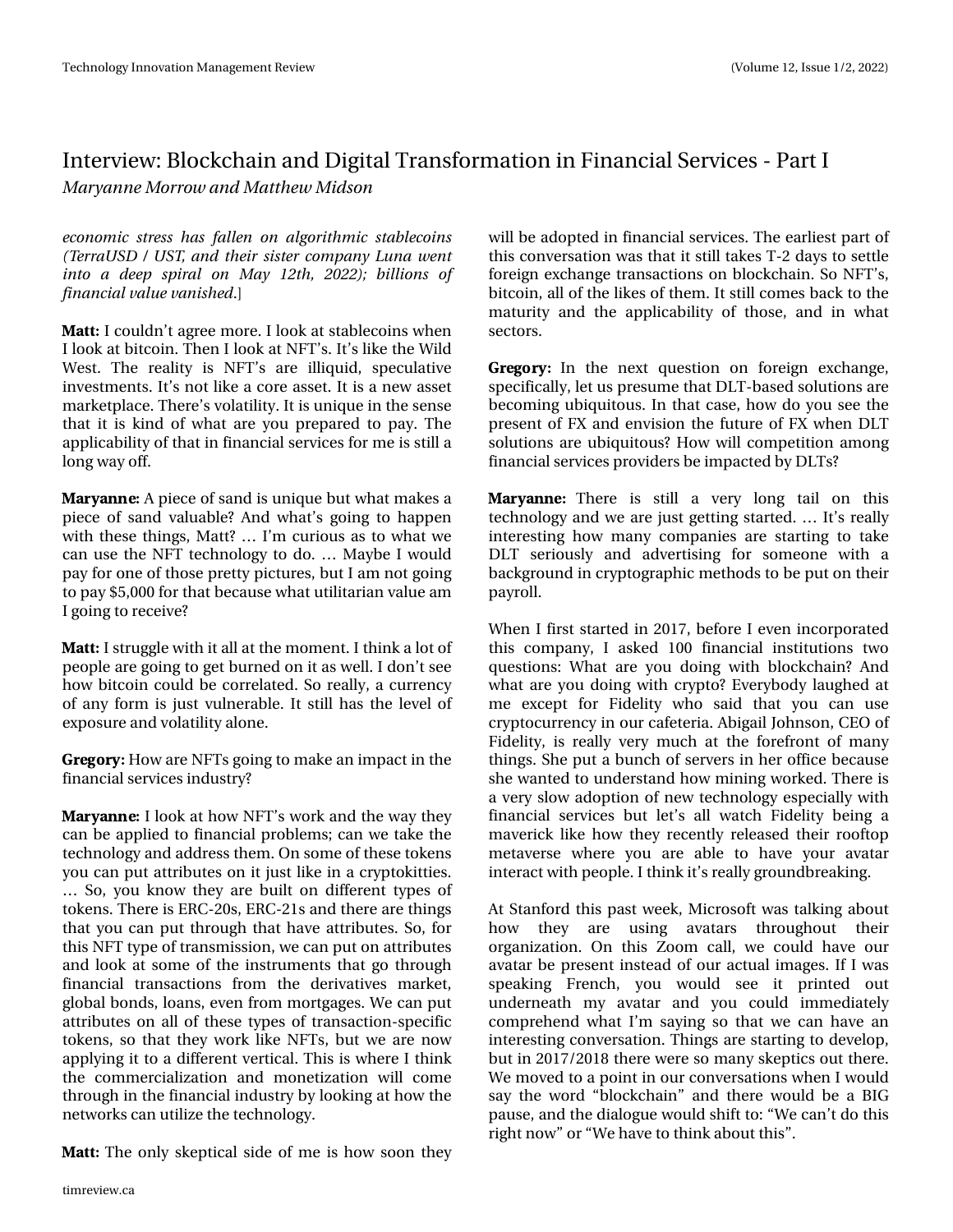$Qrz/z$  khq  $Ljr$  lqw ilqdqfldolqwww.wtrqv/shrsohduh qr orgjhu vlwwlqj dfurvv wkh wdeoh zlwk wkhlu dup v fur whg ehfdx vh wkh| duh woduwlqj wr vd|/-rk ^ \HV\$-I ronv duh dfwsdool glssigj wkhlu wrhv ig wkh z dwhu1 Exw duh wkh | xvlgj lw | hwBWkh dqvzhu lv prvwol qrzlwk dp lwhgh{fhswlrqv1

#55 Wolnh dorn dwwzr h{dpsohv lq whupvri lqgxwulhv1 Zh doo nqrz wkdw Mdp lh Glp rq fdoohg elwfrlq zruwkdn w doorid vxgghq1Prw uhfhqwol/zh qhhg w dgrswwklvwr jhwlqyroyhg zlwk lwlExwwkhq rq wkh frxqwhu vigh riwkdw/|rx fdq jr rq dq DPF dss dqg ex | wf nhw z lwk Grj hfrlq ruz lwk Elwfrlq1Orrn dw wkh dgrswlrq riwkdwyhuvxv wkh h{dpsoh Ljdyh | rx ehir uh e| wkh khdg rid elj edgn1Dgg wkdwdv Lvd| whv edfn wr z kdwzh vdlghduothu rq1 Krz vrrq duh doori wkh hidqrydwyh whfkqrorjlhv jrlqj wr eh dgrswhg lq ilgdqfldo vhuylf hvB Wkhuh duh p dq| gliihuhqwidfwww zk| wkdwzrxog ehidvw/vorz ruphglxp 1 Exwzkhq | rx frp sduhlwwr rwkhu vhfwruw/shrsoh duh gulyhq dqg p r wydwng lg gliihungwz d v1

3) 03: With the duhd qxp ehurigdphy wid with the h xs ziwk Mdpih Giprq•v1 \rx phqwlrqhg Deljdlo Mikqvrq1Ldovr kdg Iq wkhuh Eq wkh P dwhuv1

#3: #/ / ' Ed wkh kdv dozd v ehhad strahhu iluw zlwk f unglwghidx awz ds v dwMSP dqg wkhq z lwk Glj lwdoDwhw Kroglqjv1 Vkh ixqgdphqwdool vdz wkh ixwxuh1 Zh vkrxog z dwfk ghyhorsphqwrzlwk wkh Dxwudddq Wwrfn H{fkdqjhwr vhhlilwkdvpruheurdgdgrswlrq1Dorwri wkhfrusrudwirg v zhuh grwuhdg iru lwrg wkh Dxwudddg Worfn H{fkdqjh1D orwriwkh frusrudwlrqv zhuh qrw uhdg| iru lwrq wkh Dxwudddq Vwrfn H{fkdqjh1Dqg vkhov qrz rq wkh erdug ri Fuhglw Vxlvvh1Z khq Lwklqn ri Fuhglw Vxlvvh Lwklqn ri zkdw kdsshqhg wr wkhp uhfhqwoj zlwk Dufkhjrv1 Eolwkh kdv mlqhg Prwlyh Fds IvdoSduvahuv1

Dufkhjrvkljkoljkwrwkhlpsruwdqfhriwkhjoredoforfn1 Vrphriwkh wudghuv lq Qhz \run frxog xqzlqg wkhlu sr vlwir qv diwhu Hxursh z dv for vhg ir u wkh gd| 1 Fuhglw Vxlwh frxogq•wxqzlqg wklqjvidwwhqrxjk dqg wkhl zhuh ohiw kroglqj wkh edj1 Li wkh| kdg uhdo0wlph vhwohp hqwylhz vwkh| frxog kdyhehhq dohuwhg hduolhu1

#55 Li | r x or r n edf n/ P du| dqqh1 Or r n dwGWFF dqg krz wkdwwklgj durvh1 Lwzdv d uhvxowri wkh ilgdgfldo fulviv1Wkh unddwy lv p d| eh wkdwz loo dffhohudwh wklqjv1 Jrgiruelg wkhuh lvdqrwkhuilqdqfldofulvlv1

#### #3: #/ / ' Wkhuh z lopeh1

#55 Wkhuh zloo eh/ dqg wklv zloo dffhohudwh ehfdxvh wkhuh zloo eh hqirufhg uhjxodwlrq wr xvh wkhvh whikqrorjlhv1Wkdwlvp | shuvrqdoeholhidqg Lwklqn wkdw wkhuh duh juhdwh{dp sohv ri wkdwvlwh zlwk GWFF1Lkdyh vshqwp | olih exloglqj rxu wuxfwxuhg fuhglwsurgxfww rqo| wrvhhwkhzkrohwklqjfroodsvh1Dqgwkdwirufhvdq dffhohudwirg/zkhwkhulwlvdglggxwwd ruxwlowl1Lgr wklqn wkhdgrswlrqriwkrvh whfkqrorjlhv zloofrphid whu dv duhvxowr i wkdwl